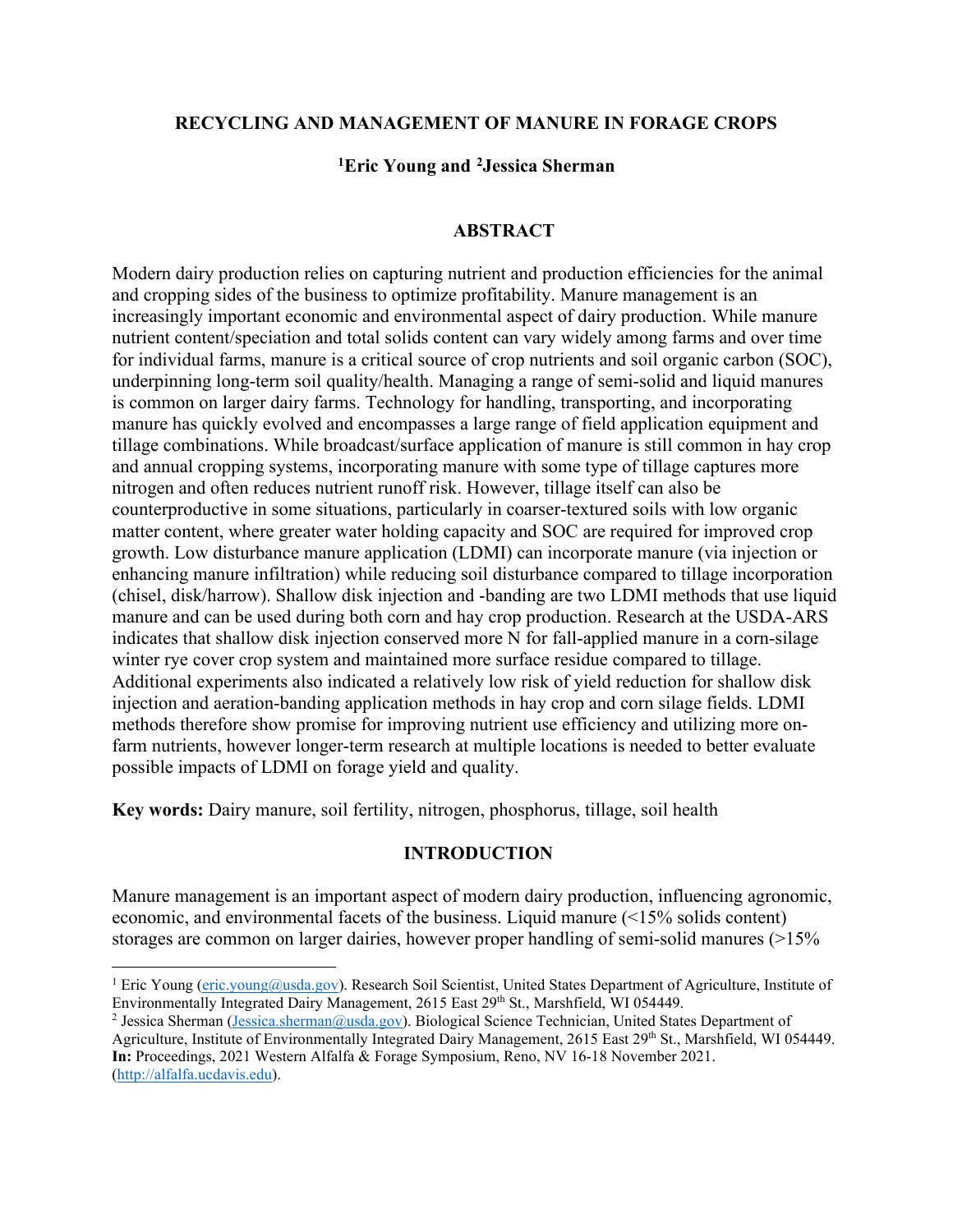solids) from dry cows, heifers, and manure separation systems is also important. Several considerations should be evaluated in trying to optimize manure application benefits on forage crops including crop species, stage of development, nutrient content/forms in the manure, application rates, soil test nutrient levels, environmental risks, soil moisture status, weather conditions, and critically, the method and timing of applications.

Nutrient content of manures varies widely mainly due to variation in forages and feedstuffs used in dairy rations. Manure nutrient testing and spreader rate calibration are essential for determining accurate estimates of nutrient inputs from manure and determining field-by-field inorganic fertilizer needs, which has important farm economic impacts.

## **Broadcast/Surface Applied Manure**

Broadcast application/surface application of manure in annual and perennial forage crop systems is commonly done on farms. While this is not ideal with respect to nutrient use efficiency and runoff potential, some farms may not have the necessary equipment to incorporate manure or have other reasons for not wanting to incorporate using primary or secondary tillage (no-till systems). Incorporating manure with tillage tools is an effective way to conserve nitrogen (N) and other nutrients while reducing loss potential associated with runoff and leaching, however tillage increases erosion potential and can increase nutrient and sediment loss in runoff.

# **Low Disturbance Manure Application**

Low disturbance manure incorporation (LDMI) methods attempt to strike a balance between soil disturbance from tillage and increasing the extent of manure-soil interaction to reduce nutrient loss potential. Field research at the USDA-ARS indicates that both shallow disk injection and aeration-banding tools can substantially decrease ammonia-N loss, in addition to reducing dissolved and particulate phosphorus (P) and N loss in surface runoff compared to broadcast or banding alone (Sherman et al., 2020ab; Sherman et al., 2021ab).

LDMI can be used in both hay crop and corn production systems without necessarily compromising crop yield. A three-year ARS trial conducted in at the Marshfield Agricultural Research Station in central Wisconsin showed that shallow disk injection conserved more N when fall-applied in a corn silage system compared to other LDMI methods and spring applied fertilizer N. Moreover, there were few significant differences in soil N among manure application methods at the end of the season (Sherman et al., 2020b). Research conducted at other ARS laboratories and university trials also indicate greater overall soil N and P retention when manure is incorporated with tillage or LDMI methods.

In other LDMI experiments conducted in alfalfa-grass plots at the same location, results showed that shallow disk injection significantly reduced dissolved P losses in runoff (after simulated rainfall events). Compared to other treatments, LDMI plots also tended to maintain greater surface residue coverage, indicating lower overall soil disturbance and potential plant damage. While our results have indicated few differences in alfalfa dry matter yields among broadcast and LDMI methods, more research is needed to more accurately account for the cost-effectiveness of